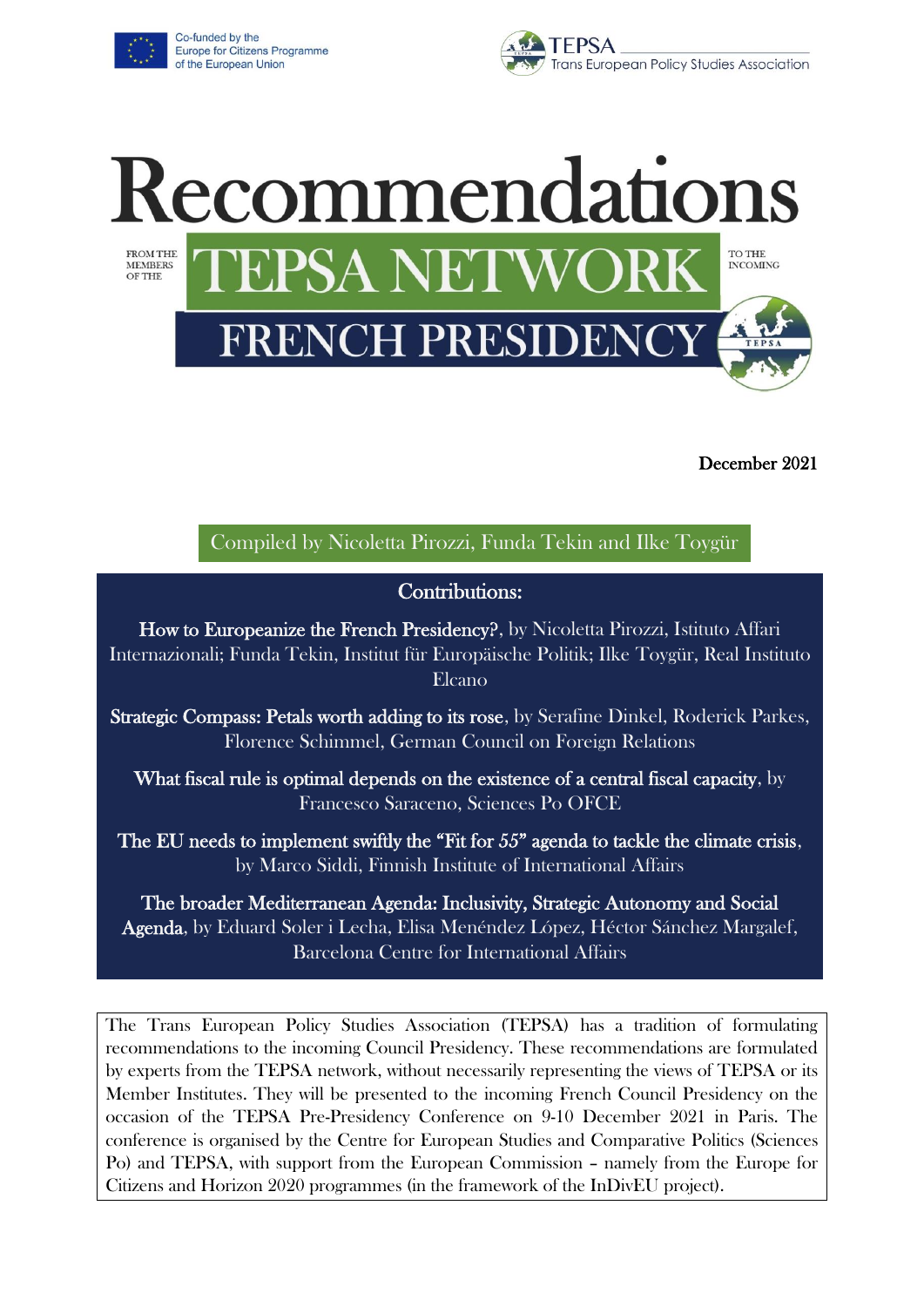



## Introduction: How to Europeanize the French Presidency?\*

*NICOLETTA PIROZZI, Istituto Affari Internazionali; FUNDA TEKIN, Institut für Europäische Politik; ILKE TOYGÜR, Real Instituto Elcano*



France will take over the Presidency of the Council of the European Union (EU) in January. It is no secret that it will be perturbed by the presidential elections that are scheduled for April 2022, even more so since most of the priorities of the Presidency are a part of the electoral campaign of the incumbent President Emmanuel Macron. Having said that, the tendency to put a European flag on French national interests is not a new phenomenon. This is why, one of the key issues for the upcoming leadership of the Union is how to Europeanize the French Presidency – meaning, how to make sure that European priorities and solutions put forth by the French Presidency respond to wider European, and not merely French, interests and views.

In the meantime, reinforcing the Franco-German alliance will also be on the table since Germany is getting ready to send its new leader to the European Council. This time, however, the usual suspects should look for more inclusive alliances.

There are three areas where this is going to be extremely important. Defining what "strategic autonomy" should entail; the execution of the recovery fund; and, last but not least, converting the results of the Conference on the Future of Europe into something tangible. Obviously, both the world and the European Union are going through existential changes. Historical alliances are being reshaped in the face of rising US-China rivalry. The decisions of today will shape the European Union of tomorrow.

#### **A strategic autonomy that can convince everybody to be on board**

The consequences of the US disengagement from Afghanistan, the gas price race with Russia, the neverending negotiations with the UK on the Northern Ireland Protocol and the US-China trade war all call for a reinforced strategic autonomy by the EU, to be supported by strategic convergence and autonomous capabilities. European citizens also call for more Europe – and expect the EU to do more and better on crucial matters such as security, migration and climate change.

France has led the political discourse and initiative on European sovereignty and its corollary, strategic autonomy. The ensuing debate at EU level has already clarified that it should not be read as protectionism or autarky, nor like an attack on NATO, and that its scope goes far beyond security and defence to cover a wide range of sectors from trade to technology and industry. Paris is now planning to give substance to it during its semester of the Council-Presidency through, among others, the presentation of the Strategic Compass and the organisation of a defence summit with the European Commission.

However, there are at least two main misconceptions to rectify if France wants to make strategic autonomy a success. First, in terms of narrative, which has been divisive rather than cohesive so far. Making strategic autonomy acceptable at EU level requires that it is presented not as an instrument to fulfil France's sovereign ambitions through Europe, but as a means to reinforce European sovereignty with France's key contribution. It is therefore essential to disentangle strategic autonomy from the pursuit of French grandeur and make more evident its benefits to Europe as such.

The second misconception relates to the method. Making strategic autonomy work means going well beyond the Franco-German couple. In fact, the Franco-German engine is not enough, even with the stronghold of the European Commission, to sustain by itself a fully autonomous European foreign and security policy, both in political terms and in that of resources. France and Germany need the contribution of other key member states, starting by those that are willing and able, in order to reconcile their positions and create a driving group to transform declarations into actions.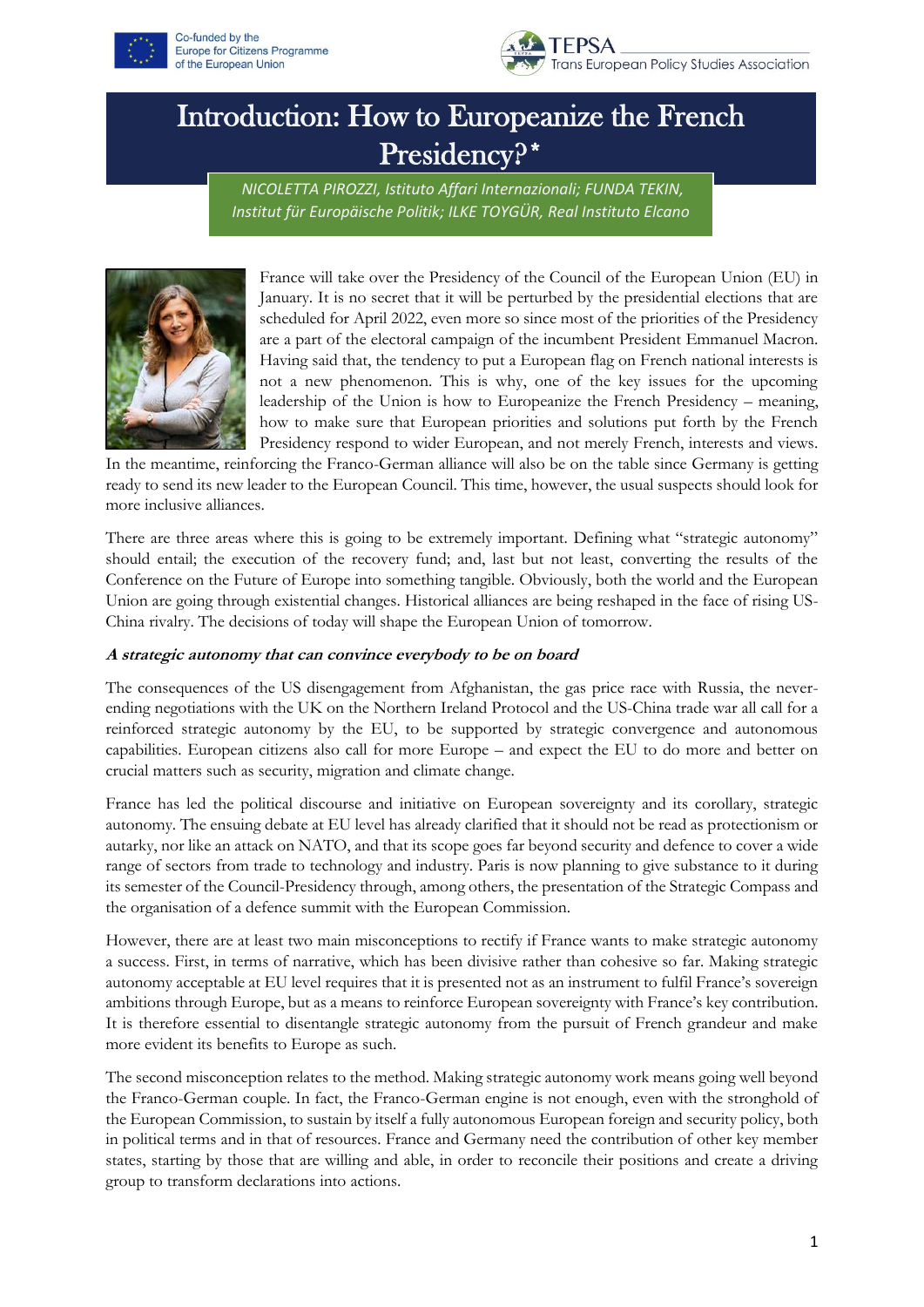

Co-funded by the Europe for Citizens Programme of the European Union



By expanding the scope of strategic autonomy – both conceptually and politically – it will have more chances to be accepted and implemented. Otherwise, it might well become a boomerang and a symbol of the EU's widening capability-expectations gap, thus contributing to the erosion of its credibility as a provider of security and well-being for its citizens and as an effective international player among partners. The French EU-Presidency and the important events that have been scheduled, in particular in the security and defence field, can be the perfect opportunity to show a change of pace towards a Europeanization of French ambitions.

#### **Foster a holistic debate on economic governance**



One year after the establishment of the EU's recovery fund NextGenerationEU the EU needs to guarantee its effective implementation as well as to think ahead on economic governance. The main task for the French Presidency will be to tackle the question of how to guarantee stability and growth within the EU while at the same time fostering investments. EU member states are divided over the questions of both how to reform the rules of the Stability and Growth Pact (SGP) and whether the NGEU should become a permanent tool. Undoubtedly the SGP has its benefits and drawbacks particularly in view of individual member states. The European Commission is due to present its guidelines for the fiscal policy of the upcoming years and the French EU Presidency should act on that. In doing so, it will be well advised

to be aware of the divisions within the Union on the question of establishing a so-called "debt union". Merkel's turn on fiscal policy in 2020 paved the way for the NGEU, but the German government has been very eager to stress that this was only a short-term measure. Olaf Scholz, according to current coalition negotiations the incoming German Chancellor, however, is more open on the question of a permanent NGEU. There might hence be room for manoeuvre for Macron, who has been advocating European budgetary integration and debt mutualisation in the past years. Having said that, there are still the so-called 'frugals' to convince – and Italy might be an ally in crime to do so. Italy is also in favour of a permanent NGEU and Draghi as former President of the European Central Bank is much respected in the Nordic countries.

Before jumping the gun, however, France should focus on closely monitoring and overseeing the implementation of the National Recovery and Resilience Plans in order to assess the effects that the NGEU can have.

#### **The Conference must go on.**

Another area where more selfless contribution of France is needed is the Conference on the Future of Europe. Being mostly the father of the exercise, Emmanuel Macron is hoping to harvest its results before the French presidential election. There is a danger to it. Taking into consideration all the changes the Union is going through and what it is up to, collective thinking about its future should be more than an electoral pledge. This is why, the Conference should bear results – and they should be concrete and tangible.



The Conference covers a broad range of topics from health to climate change, from democracy to external relations. None of the issues is more important than the others.

Having said that, the French EU-Presidency should give a special push to discussions related to values and rights, including rule of law. Recent decision of the Polish constitutional court demonstrated us that nothing in the EU should be taken for granted.

All in all, the French Presidency should open the way for the meaningful continuation of the Conference while guaranteeing that its results will be converted into tangible actions. The Conference should not be perceived as campaigning material for no one, it should rather be a step towards creating a common future.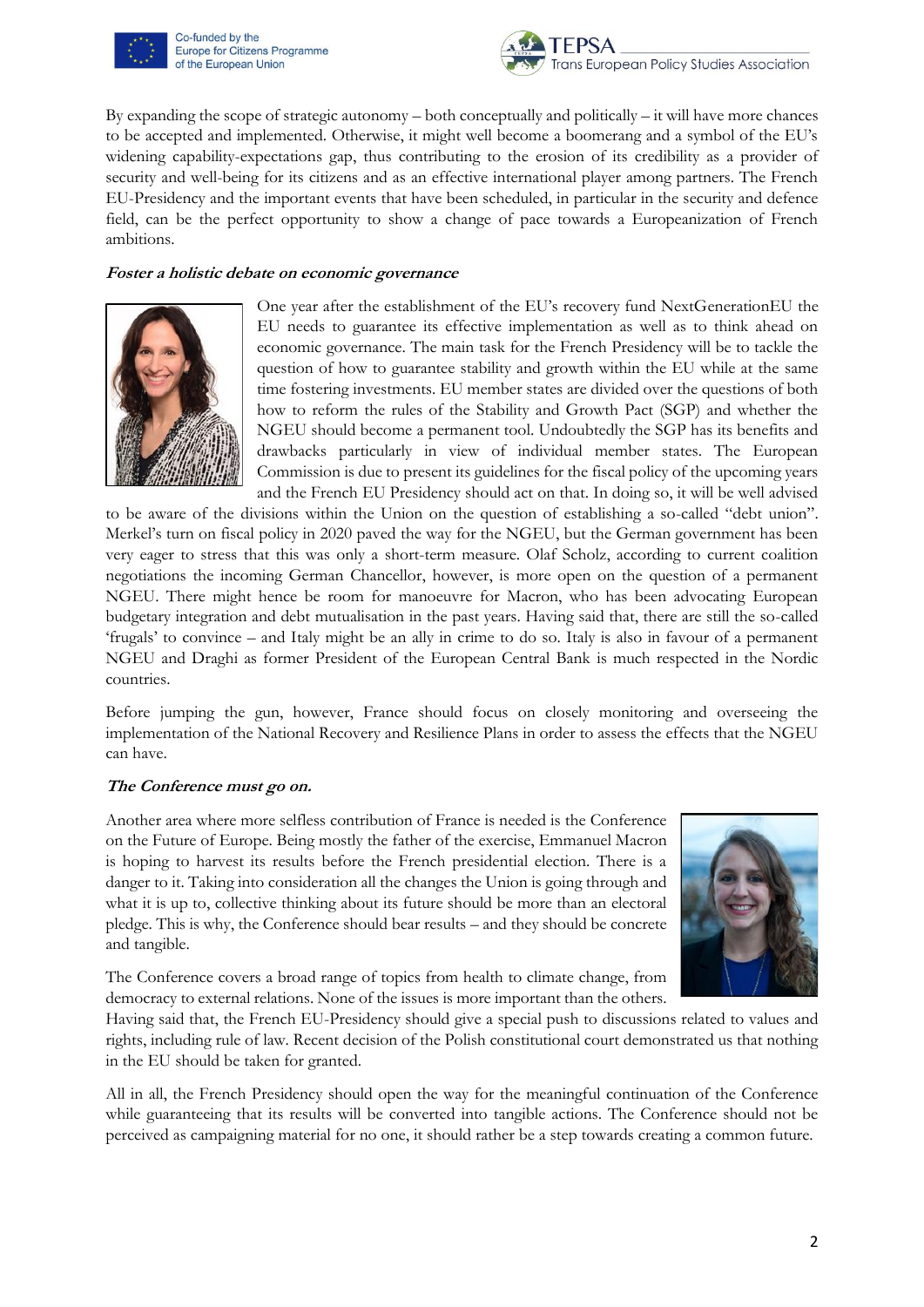



### Strategic Compass: Petals worth adding to its rose

*German Council on Foreign Relations SERAFINE DINKEL, RODERICK PARKES, FLORENCE SCHIMMEL*

The Strategic Compass, due to be endorsed by the European Council in March next year, is meant to improve the EU's crisis response, matching achievable goals with sufficient means and making the EU a capable – or even just a relevant – actor in the field. Recommendations to the French presidency might be expected – like much of the public debate - to focus on transforming the EU into a military-strategic actor, and to join the debate about whether a 5,000-troop-strong rapid deployment capacity is sufficient and feasible. But to achieve consensus between member states on such matters, not to mention balance in the EU's overall security posture and continued effectiveness in those areas where the EU's Common Security and



Defence Policy already excels, our three recommendations instead focus on the blind spots in the SC draft.



**Civilian crisis management barely features in the draft SC, although CCM reflects the EU's self-image and core values** of human rights, the rule of law, democracy, and individual freedoms. CCM, although long considered the EU's "soft" security capability, can boost the EU's credibility as a security provider even under today's harsh geopolitical conditions, especially through activities like monitoring, capacity-building and advising. CCM remains a useful tool to address fragile states, simmering conflicts, and great power competition. At the very least, the SC should thus link up with ongoing work on a 'Civilian CSDP Compact 2.0'. The original, 2018 Civilian Compact showed that CCM can readily be made more capable, flexible, joined-up and effective. By hooking up the Compact 2.0 to the SC,

governments can focus **on urgent mandate areas – such as preventing and countering violent extremism or the climate-security nexus.**

**The SC is, secondly, the right tool for improving the impact of individual CCM missions, ensuring that each is mandated with measurable tasks by which to judge its eventual success**. An analysis of the individual conflict is already meant to frame each CSDP mission's life cycle – and the SC's negotiators should be aware of this when defining the Compass's aims. Causes of conflict should be identified to create clear mission objectives that can later serve to evaluate a mission's success. At the outset of the mission, the EU's Normandy Index for Peace could serve as a starting point for analyses. But the SC should also lay emphasis on the end point of each mission: exit strategies for missions are so far underdeveloped. In order to boost public support for CSDP, it is important that lessons from earlier EU operations are communicated more transparently – good principles for the SC.

And, lastly, SC negotiators should acknowledge the crisis response toolbox *beyond* CSDP - the vast array of EU tools that boost crisis **resilience**, from critical infrastructure to supply-chain security to socio-economic cohesion. Resilience is one of the four baskets of the SC and key to solving interconnected threats that run across the EU's internal and external spheres. Understanding the EU's existing strengths here would provide a useful counterpoint to the rather circular debate about its militarystrategic weaknesses. A cross-institutional Resilience Task Force (involving Commission, EEAS, European Parliament, and Council) could usefully **identify existing work strands that contribute to resilience and link these better to** 



**CSDP**. It should set up an EU-wide **[resilience-monitoring](https://ec.europa.eu/info/sites/default/files/strategic_foresight_report_2020_1_0.pdf) forum bringing together EU-level, regional, national and local stakeholders**, **and using the SC threat analysis as its starting point,**.

The French presidency will have to translate the common threat analysis and military-strategic ambitions into tangible Council conclusions. It will have little room to overhaul these until March. But in that period it can focus on the low-hanging fruit that consist of increasing capability and visibility of existing EU assets: civilian crisis management, conflict analysis and evaluation, and resilience.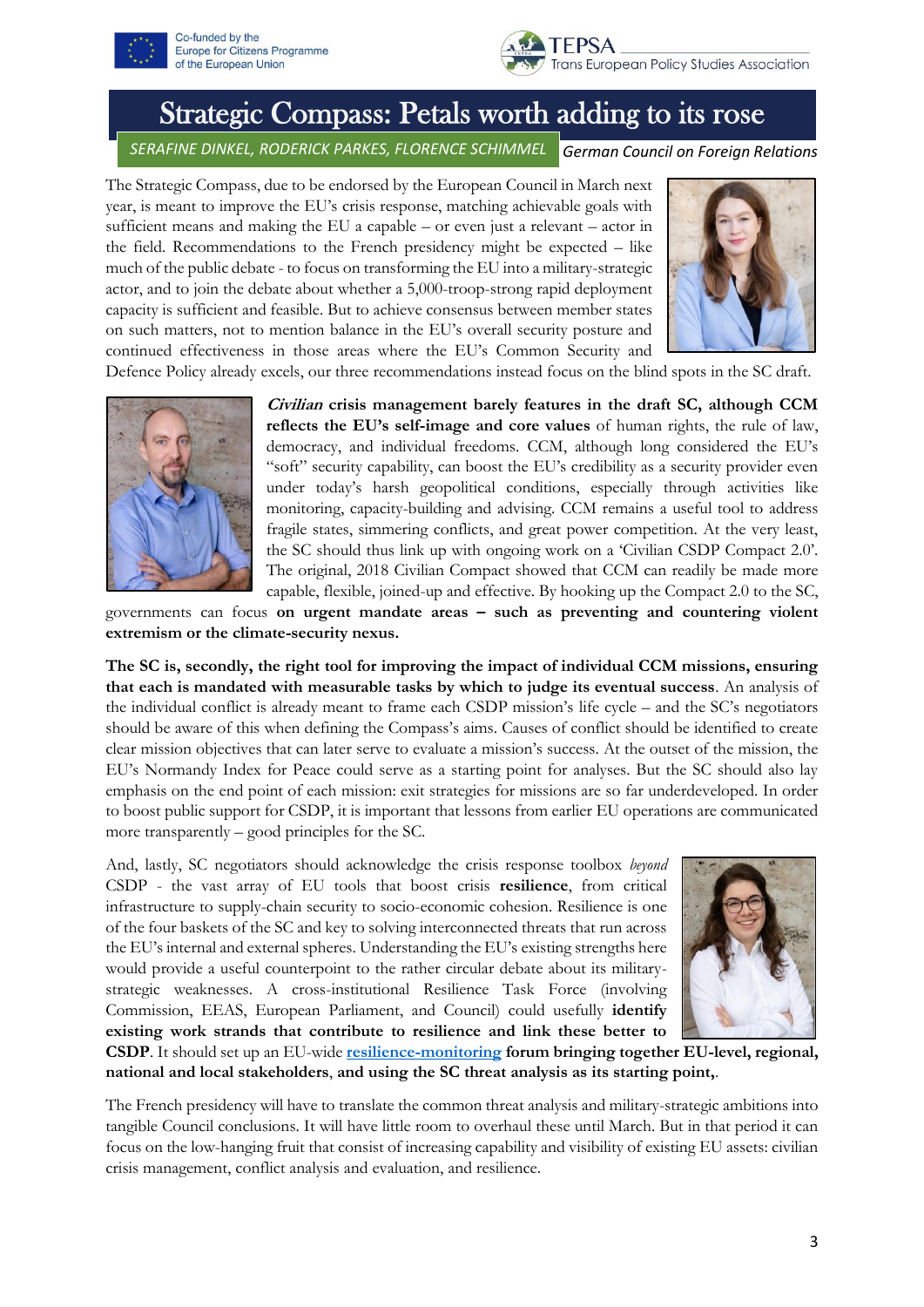



# What fiscal rule is optimal depends on the existence of a central fiscal capacity

*FRANCESCO SARACENO*

*Sciences Po OFCE, Paris*

- The objective of the debate should be to endow the EU with the fiscal capacity it lacked in the past
- If the fiscal capacity is to be left at the Member State level, then less restrictive rules need to be put in place
- The "green golden rule" would be a welcome step forward, but insufficient to create fiscal space. An "augmented golden rule" by which the political process defines what expenditure increases tangible and intangible capital, would be optimal
- Absent the political space for a radical reform of fiscal rules, the French presidency should concomitantly push for opening the discussion on the creation of a central fiscal capacity, a "Permanent NGEU"



One of the priorities for the French presidency of the EU will be to advance the legislative work to build a Europe better equipped to deal with future challenges, along the lines of the Conference on the Future of Europe. A major open ward is the fiscal governance of Europe, that after Covid increasingly seems a remnant from another era. It would be simplistic to say that European fiscal rules imposed the season of austerity after 2010. This was the result of a vision that traced financial instability and the debt crisis back to the profligacy of southern Eurozone countries; therefore, with or without the existing fiscal rules, European countries would have walked that path anyway. However, the institutions for European macroeconomic

governance were consistent with the turn to austerity and provided the European institutions with the appropriate instruments of pressure to impose it on even the most recalcitrant governments.

The activation of the suspension clause of the Stability and Growth Pact (SGP) in March 2020 had obviously been motivated by the pandemic; however, it coincided with a surprisingly severe assessment of the existing framework and coincided with the opening of a consultation process by the Commission<sup>1</sup>. It took on board the criticisms that had been voiced by independent economists for several years; the current framework (a) is overly complex, arbitrary, and difficult to enforce; (b) allowed to control deficits, but much less debt, which is the true measure of public finances' sustainability; (c) penalised public investment<sup>2</sup>, which is generally easier to reduce than current spending; (d) pushed many governments to implement procyclical fiscal policies.

The opening of the consultation process, (in February 2020, **before** the pandemic!) is the clearest sign that fiscal policy made it back into the policy debate. Especially for global public goods such as ecological transition or social protection, few today deny the importance of the public hand. But, today, Member States are limited by the strict rules of the SGP and the EU has no real fiscal capacity. **It is crucial, therefore, that the discussion on rules is not separate from that on the creation of a European fiscal capacity**. Different paths can be taken to create fiscal capacity. It can be created at the central level, providing the EU bodies with a significant and permanent tax and spend capacity; if that were the case, fiscal rules could remain as restrictive as they are today, as the fiscal capacity would be moved at the central level. Alternatively, if one considers (as some legitimately do) that the creation of a significant central fiscal capacity, in a system that remains non-federal, is problematic and cumbersome, space must be given to fiscal policies at the country level, with rules much more permissive than the SGP. **In short, what the "optimal" fiscal rule is will depend on the direction that the debate on a "permanent NGEU" will take**.

<sup>1</sup> European Commission, 'Communication on the Economic Governance Review', February 5, 2020; The communication takes on board the recommendations of the European Fiscal Board, Assessment of EU Fiscal Rules, August, 2019

<sup>2</sup> See, Cerniglia, F. and F. Saraceno (eds) (2020) A European Public Investment Outlook. Cambridge: Open Book Publishers; refer in particular to chapter 1.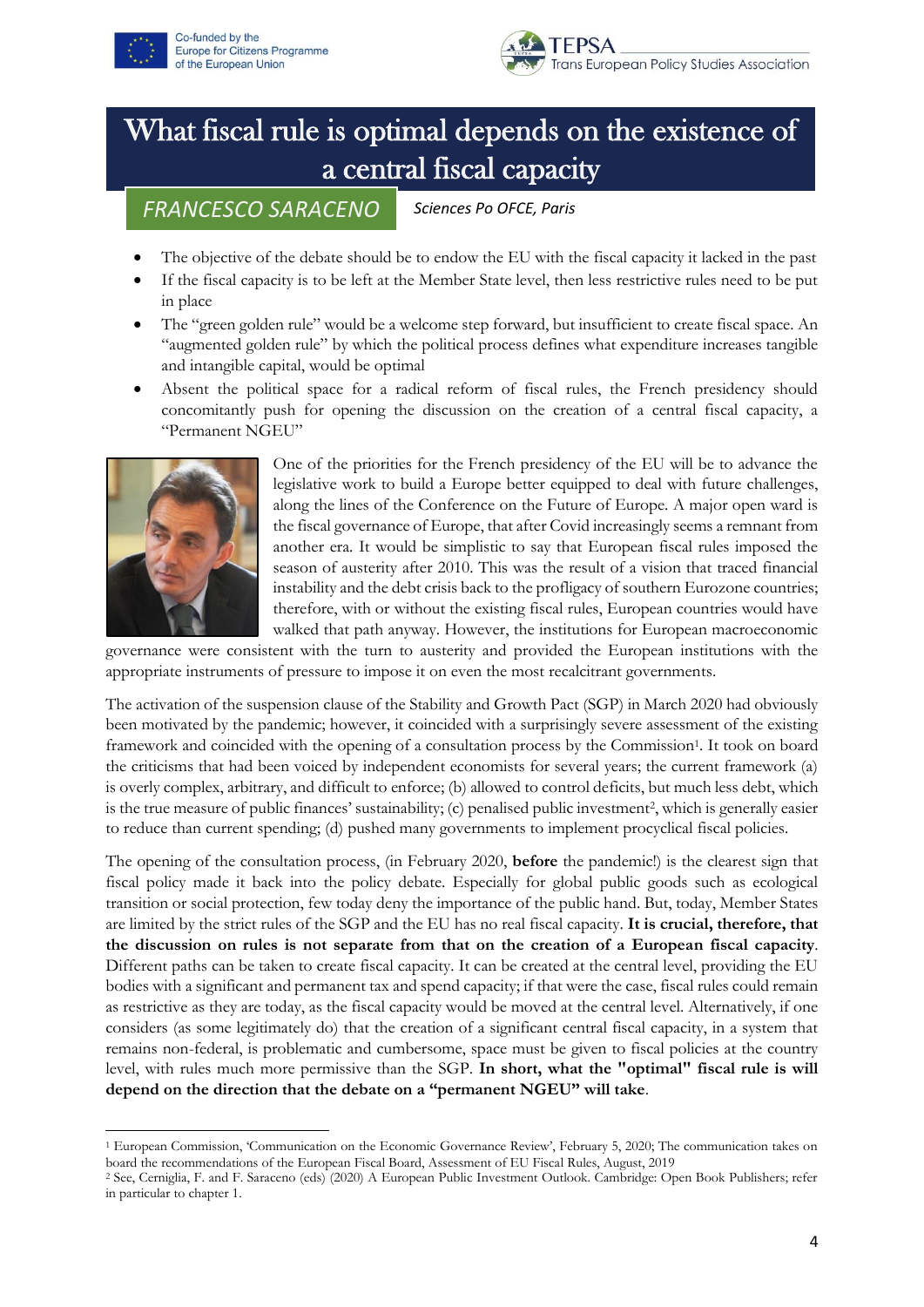

Co-funded by the Europe for Citizens Programme of the European Union



So far there has been no official communication, but the Commission might be moving towards a sort of **"green golden rule", which would scrap green investments from deficit figures<sup>3</sup>** . However, it is unlikely that a green golden rule would be enough to give governments the necessary fiscal space. Furthermore, the pandemic showed once more the inadequacy of a purely accounting approach, identifying public investment with physical capital; following this approach, a large part of health-related expenditure, for example, would be considered current expenditure. **The challenge would be to define investments in functional terms, to include all expenditure that increases not only physical capital, but also social and intangible capital, which are equally essential for growth. Such an "augmented golden rule"<sup>4</sup> would not be technocratic. A political process would be central in defining the categories of expenditure to be considered growth enhancing**. The Commission, the Council and the Parliament could agree on detailed guidelines regarding what items should be financed through debt and update them periodically, based on changing needs and political equilibria.

If given the current political equilibrium in Europe, a green golden rule proves to be the only viable way forward, **it would be necessary for the Commission to launch at the same time the debate on the creation of a central fiscal capacity**, which would at that point be unavoidable. Otherwise, the risk is that despite some cosmetic changes, tomorrow's European Union will end up resembling yesterday's, unable to use macroeconomic policy to support growth and counteract cyclical fluctuations.

<sup>3</sup> Darvas, Z. and G. Wolff (2021) 'A Green Fiscal Pact: Climate Investment in Times of Budget Consolidation', Bruegel Policy Contribution 18/21(September).

<sup>4</sup> Saraceno, F. (2017) 'When Keynes Goes to Brussels: A New Fiscal Rule for the EMU?', Annals of the Fondazione Luigi Einaudi 51(2): 131–58.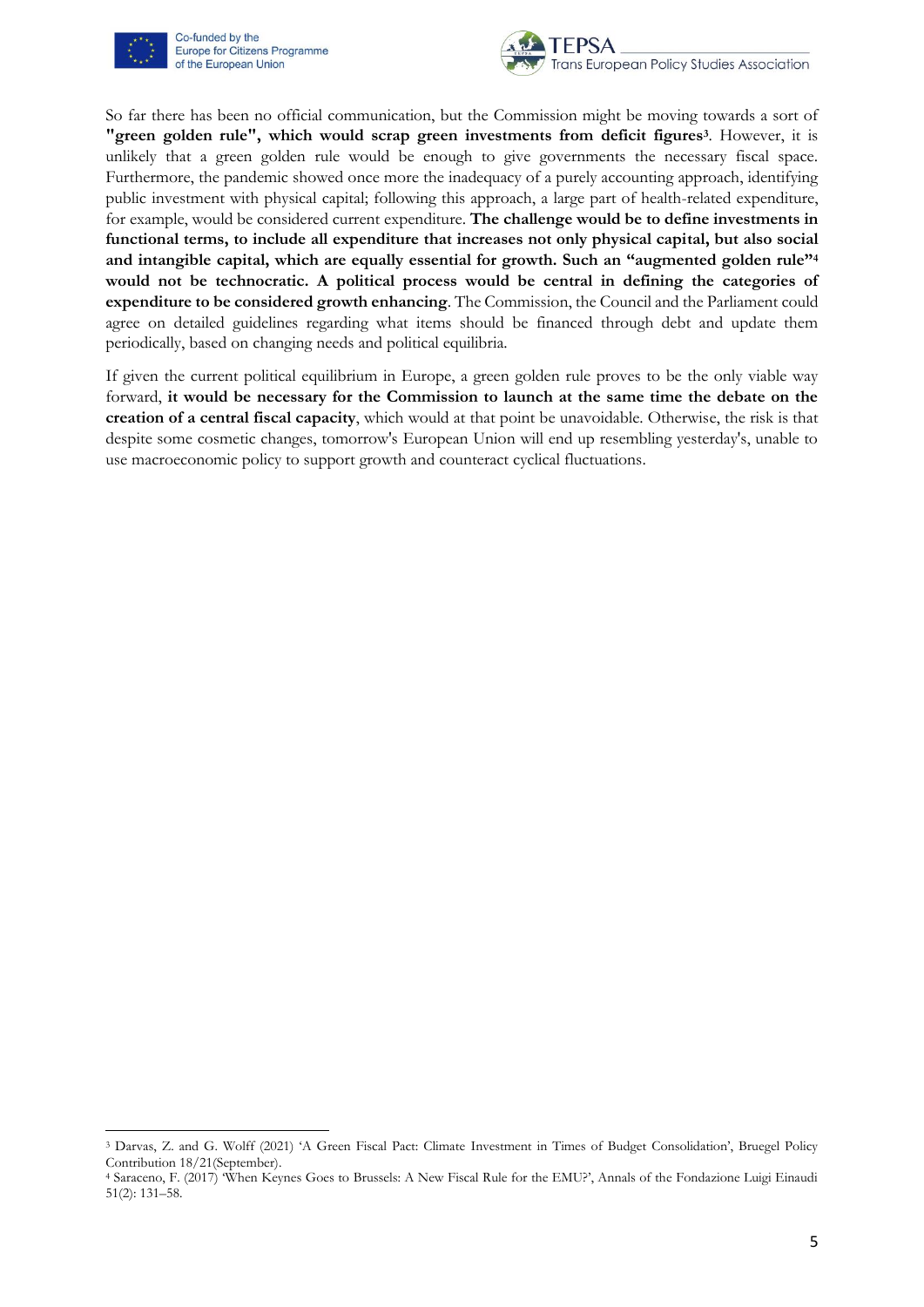



## The EU needs to implement swiftly the "Fit for 55" agenda to tackle the climate crisis

*MARCO SIDDI*

*Finnish Institute of International Affairs*



The climate agenda has long been a priority for both the EU and France. The current climate crisis – highlighted by an unprecedented number of extreme weather events in 2021 – makes climate action ever more urgent. **The Paris Climate Agreement provides the essential multilateral framework to address the ongoing crisis.** It was inter alia a great success of French and EU diplomacy, and epitomises their climate leadership. However, this leadership can only endure if it is backed up by ambitious domestic policies for the mid- and long-term.

The "Fit for 55" package of legislative proposals plays a key role in this regard. It responds to the need to update the existing EU climate and energy policy framework by revisiting its climate, energy, land use, transport and taxation policies, so that the Union can reduce its greenhouse gas emissions by at least 55% until 2030. **The French Presidency of the EU should put the revision of the main relevant legislations on top of its agenda** – most notably the Energy Efficiency Directive, the Renewable Energy Directive, the Emissions Trading System (ETS) Directive and the Effort Sharing Regulation on binding annual greenhouse gas emission reductions by Member States from 2021 to 2030. Similarly, the revision of the Energy Taxation Directive should be fast-tracked in order to align the taxation of energy products with EU climate objectives.

Furthermore, the Presidency should prioritise approval of stronger CO2 emissions standards for new passenger cars and new commercial vehicles, in line with the Commission's declared objective of reducing emissions of new cars by 55% in 2030 and by 100% in 2035, compared to 2021 levels. **For this purpose, adoption of the proposed Regulation on the deployment of alternative fuels infrastructure should be treated with utmost urgency**. Legislation and policies supporting the use of sustainable fuels in aviation should also receive due attention to reduce the sector's very significant and still growing emissions.

**The EU should be careful with the deployment of the Carbon Border Adjustment Mechanism (CBAM), which aims at preventing carbon leakage**. The French Presidency could use its considerable diplomatic resources to consult with trade partners and ensure that CBAM implementation does not lead to tariff wars, but rather encourages partners to adopt carbon market mechanisms and climate-friendly standards in industrial production.

Due to the recent rise in gas and electricity prices in the EU, some Member States have argued for reviewing or postponing the 2030 climate agenda. However, **the EU has a clear interest in ensuring that the proposals included in "Fit for 55" remain ambitious and are approved swiftly. The French Presidency should make this endeavour a key priority.** It is additionally essential that the principles of fairness and solidarity guide the legislative and policy work, so that the energy transition enhances social justice.

Finally, the French Presidency could use the momentum created by the UN climate conference COP26 to drive climate action both domestically and internationally. The "Fit for 55" agenda is the cornerstone of EU policies, and its climate-first logic should guide the implementation of post-pandemic recovery programmes.